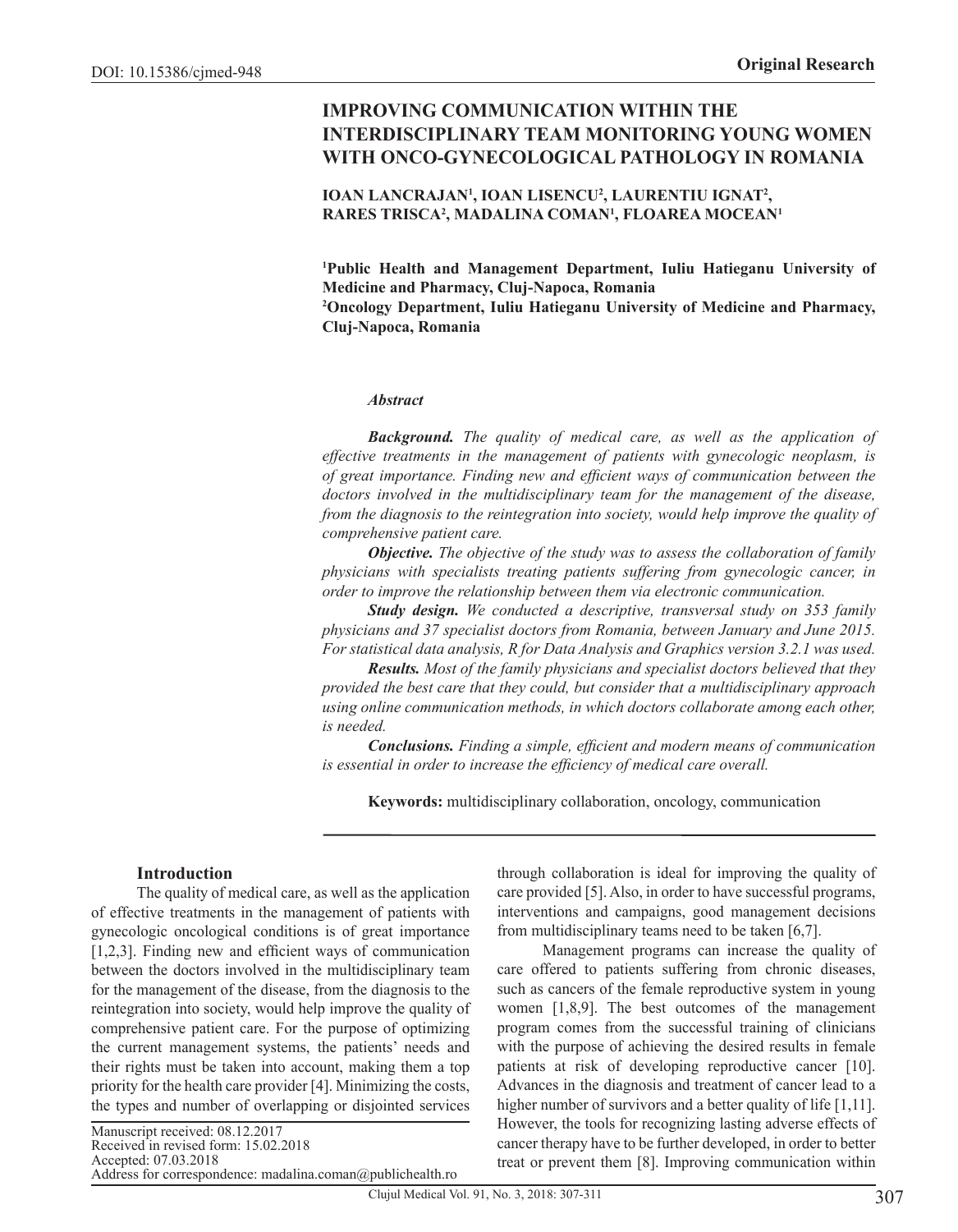the interdisciplinary team (family physicians, gynecologists, pathologists, surgeons, oncologists, radiotherapists, psychologists), who monitor the young female patients with gynecologic neoplasma is of utmost importance for managing cases for both newly diagnosed patients and the ones who are already in follow-up [8,12,13]. Primary care in Romania would require special attention through the specialists' role of being the first to come into direct contact with the patients. Their opinions can have a great impact on screening programs, as well as on tracking the progress of the patients' treatment.

Research indicates that better communication between specialists and family physicians leads to reduced costs in the healthcare system [14,15,16]. Electronic communication between medical staff in specialist care and primary care alone can double the savings in healthcare expenditure [17]. Such services have the potential to reduce the frequency of the medical services usage and thus, have the potential to lower the costs associated with the use of medical services [5,18]. The costs associated with cancer in Europe were 126 million euros and studies show that these are constantly increasing, therefore such services are necessary to help stabilize the economy of the healthcare system [18]. To the best of our knowledge, in Romania there are no studies on the costs imposed on the healthcare system with regard to diseases in the gynecologic oncology spectrum, but we have every reason to believe that Romania follows the same trend as other European countries, where improving the communication between specialists and family physicians, as well as using methods of electronic communication is recommended.

According to our knowledge, in Romania there are no studies on interdisciplinary relationships between family physicians and specialists in gynecologic oncology. Likewise, as far as we know, in Romania there are no management protocols that encourage interdisciplinary collaborations and promote better communication among medical staff [19].

Taking all this into account, this study aims to assess the collaboration of family physicians with specialists treating patients suffering from gynecologic oncological conditions, with the purpose of improving the relationship between them via electronic communication.

# **Methods**

The data was collected using a descriptive transversal study which was implemented online for family physicians (questionnaire sent via e-mail) and offline for the specialists from The Oncology Institute "Prof. Dr. Ion Chiricuță" Cluj-Napoca.

The questionnaire consisted of a set of 15 closedended questions which assessed the current and future level of communication between family physicians from the North West and Center Region and specialists from The Oncology Institute "Prof. Dr. Ion Chiricuță" Cluj-Napoca. The questionnaire assessed: (i) the involvement of family physicians in monitoring patients diagnosed with conditions from the genital and breast cancer spectrum, (ii) the future needs in collaborating with the specialists to improve medical care in order to improve the quality of life of patients on every aspect (social, family, sexual). The target group for this study consisted of family physicians from the North West and Center Region and specialists from The Oncology Institute "Prof. Dr. Ion Chiricuță" Cluj-Napoca (oncologists, gynecologic oncologists, surgeons, radiotherapists). A database with the e-mail addresses of family physicians from 11 counties from the North West and Center Region was built for this study. Out of the 2480 family physicians from the 11 counties, 693 were excluded (519 do not own an e-mail address, and 174 e-mail addresses were not valid) therefore, 1787 questionnaires were sent via e-mail. For the specialists at The Oncology Institute "Prof. Dr. Ion Chiricuță" Cluj-Napoca the questionnaires were distributed in written form within the institute.

The study was approved by the Ethics Committee of The Oncology Institute "Prof. Dr. Ion Chiricuță", Cluj-Napoca.

For statistical data analysis, the R system of statistical calculations graphics version 3.2.1/ R for Data Analysis and Graphics version 3.2.1 was used.

# **Results**

Out of 1787 questionnaires sent online, the response rate was 353 family physicians (19%). From the specialists from The Oncology Institute "Prof. Dr. Ion Chiricuță" Cluj-Napoca who were surveyed, 37 doctors (oncologists, gynecologists, surgeons, radiotherapists) responded.

Most of the family physicians (85%) had treated less than 10 women with such conditions, 11% had between 10-20 such patients, and 3% had over 20 patients in this category. As for the specialists, 53% of them reported that over 50% of the cases treated at The Oncology Institute "Prof. Dr. Ion Chiricuță" were cases of patients with genital or breast cancer conditions. Most of the doctors (61%) claimed that most of the patients they treated suffered from breast cancer, followed by cervical cancer (29%).

The findings of the questionnaire showed that 49% of the family physicians believed that they contributed to a small extent in the diagnosis and care of cancer patients under treatment, but 84% of the sample believed that the best treatment possible was applied in a multidisciplinary setting. Of those surveyed, 97% claimed that they would like another future collaboration with specialists from the Oncology Institute "Prof. Dr. Ion Chiricuță" Cluj-Napoca. Also, 91% have expressed their interest in attending a conference on the latest treatment updates for genital and breast cancer conditions, while 93% reported that they were interested in presentations on methods of monitoring and caring for patients after cancer treatment. Moreover, 88% claimed that they would be interested in participating in the development of guidelines for genital and breast cancers,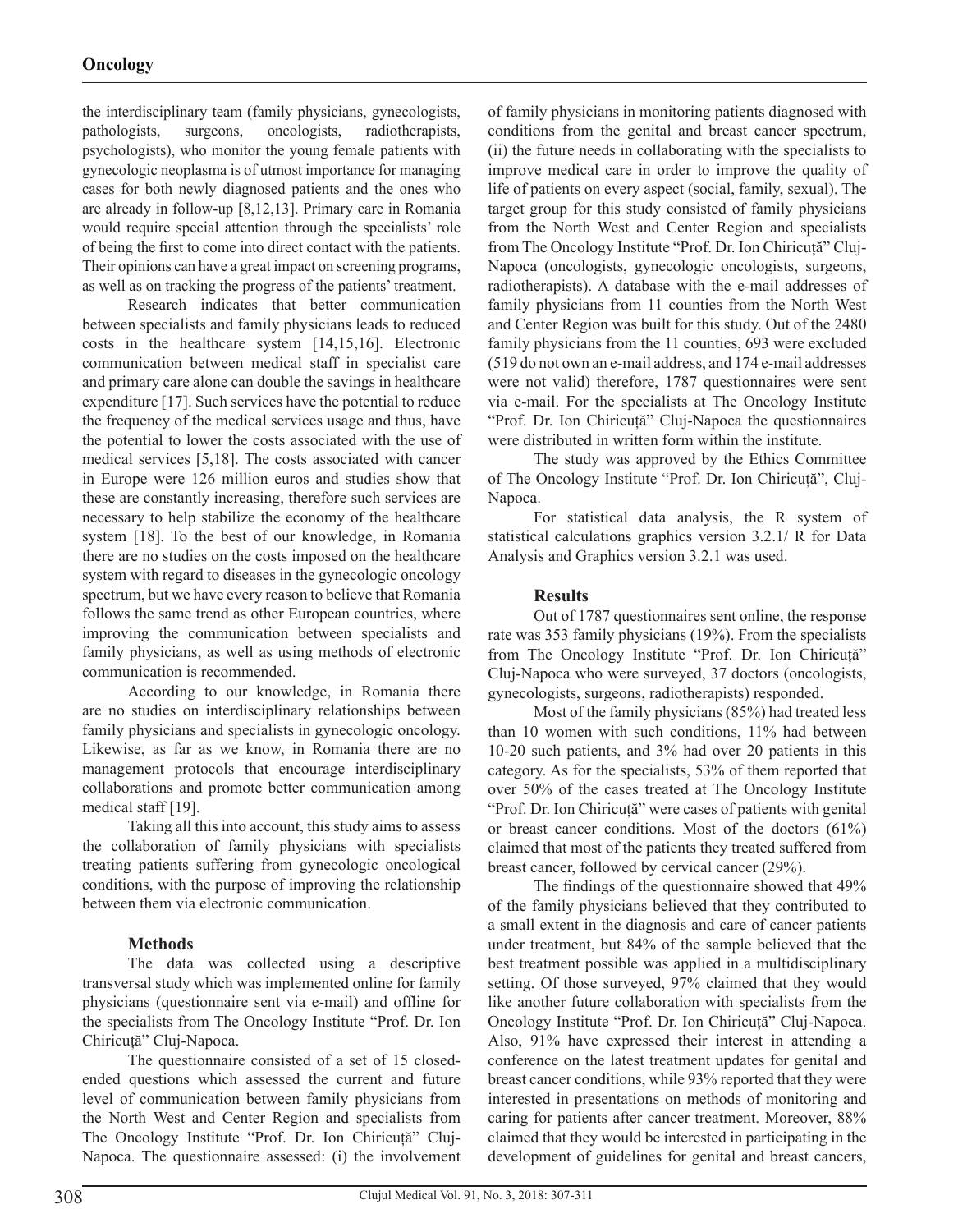and 91% would agree to provide primary care to patients after having undergone cancer treatment. In terms of the evolution of the patients' condition after treatment, 64% responded that they had a good progress, and 43% reported a better collaboration with the specialists, while 14% said that they did not collaborate at all (Table I).

A large percentage (73%) of the specialists claimed that the involvement of family physicians was important for the treatment of patients, and 95% stated that it was very important for them that the patients receive adequate primary care. Also, 65% of the specialists believed that it was extremely important that some of the presentations on genital and breast cancer conditions be available to family physicians as well. More than 81% of the specialists believed that several post cancer treatment conditions could be treated by family physicians, with 100% of the respondents being willing to provide advice and counseling to the primary care physicians. Also, 95% of them considered that some good practice guidelines would be useful in the post cancer treatment and that family physicians could benefit from them. Out of the total sample, 62% of the respondents believed to a great extent that a broader collaboration with family physicians would be useful, and 54% of them considered setting up an online communication system for specialists and family physicians to be just as useful (Table II).

**Table I.** Questions addressed to the family physicians.

| <b>Ouestion</b>                                                                                                                                          |           | To a large extent   To a small extent   Not at all |              | <b>Insufficient</b>   | Not applicable |
|----------------------------------------------------------------------------------------------------------------------------------------------------------|-----------|----------------------------------------------------|--------------|-----------------------|----------------|
| Have you actively participated in explaining the $146(41%)$<br>diagnosis and in taking care of the patients after their<br>cancer treatment?             |           | 172 (49%)                                          |              | 33 $(9%)$             |                |
| To what extent have you and your patients been $296 (84%)$<br>convinced that the best treatment has been applied in a<br>multidisciplinary setting?      |           | $36(10\%)$                                         | $3(1\%)$     |                       | 14(4%)         |
| To what extent would you want a future collaboration 343 (97%)<br>regarding your patients' treatment at IOCN?                                            |           | 7(2%)                                              | $0(0\%)$     |                       |                |
| To what extent would you be interested in attending $329(91\%)$<br>a conference on the updates of treatment for female<br>reproductive cancer spectrum?  |           | 15(4%)                                             | $2(1\%)$     |                       |                |
| To what extent would you be interested in developing $310(88%)$<br>some guidelines for treating cancers in the female<br>reproductive cancer spectrum?   |           | 35 (10%)                                           | $4(1\%)$     |                       |                |
| To what extent would you be interested in attending $326 (93%)$<br>presentations on methods of caring and monitoring<br>patients after cancer treatment? |           | 20(6%)                                             | $1(0\%)$     |                       |                |
| To what extent would you be willing to provide primary<br>care to patients after treatment?                                                              | 321 (91%) | 27(8%)                                             | $4(1\%)$     |                       |                |
| <b>Ouestion</b>                                                                                                                                          | Very good | Good                                               | Satisfactory | I did not collaborate |                |
| How would you rate the progress of your patients after $\vert$ 70 (20%)<br>treatment?                                                                    |           | 226 (64%)                                          | 52 $(5%)$    |                       |                |
| How would you rate your collaboration with the $86 (24%)$<br>specialists at IOCN?                                                                        |           | 153 (43%)                                          | 53 (15%)     | 51 $(14%)$            |                |

|  |  | Table II. Questions addressed to the specialists at IOCN (surgeons, oncologists, radiotherapists). |  |  |  |
|--|--|----------------------------------------------------------------------------------------------------|--|--|--|
|--|--|----------------------------------------------------------------------------------------------------|--|--|--|

| Question                                                                                                                                                    |                 |  | Very important    |                                                 | Important         |       | Less important |
|-------------------------------------------------------------------------------------------------------------------------------------------------------------|-----------------|--|-------------------|-------------------------------------------------|-------------------|-------|----------------|
| How important do you think the contribution of family physicians in caring for cancer<br>patients' pre and post treatment is?                               |                 |  | 27(73%)           |                                                 | 7(19%)            |       | 2(5%)          |
| How important would it be for you that your patients receive adequate primary care?                                                                         |                 |  | 35 (95%)          |                                                 | 2(5%)             |       | $0(0\%)$       |
| How important do you think presentations for family physicians on frequent cancer<br>treatment complications would be?"                                     |                 |  | 26(65%)           |                                                 | 13 $(35\%)$       |       | $0(0\%)$       |
| Question                                                                                                                                                    |                 |  | To a large extent |                                                 | To a small extent |       | Not at all     |
| "To what extent do you think that some post cancer treatment complications could be $30(81\%)$<br>solved at the family physician's office?"                 |                 |  |                   |                                                 | 7(19%)            |       | $0(0\%)$       |
| To what extent would you be willing to offer advice to the family physician when issues 37 (100%)<br>arise with shared patients?                            |                 |  |                   |                                                 | $0(0\%)$          |       | $0(0\%)$       |
| To what extent do you think that developing guidelines for post cancer treatment could be 35 (95%)<br>useful at the level of the family physician's office? |                 |  |                   |                                                 | 1(3%)             |       | $0(0\%)$       |
| Question                                                                                                                                                    | Very beneficial |  | <b>Beneficial</b> | Pretty beneficial It wouldn't bring any benefit |                   |       |                |
| How would you rate a wider collaboration with family physicians on $\left[23(62\%) \right]$<br>common patients?                                             |                 |  | 13(35%)<br>1(3%)  |                                                 | $0(0\%)$          |       |                |
| How would you rate the establishment of an online communication $20(54%)$<br>system between you and family physicians regarding shared patients?            |                 |  | $15(41\%)$        | 1(3%)                                           |                   | 1(3%) |                |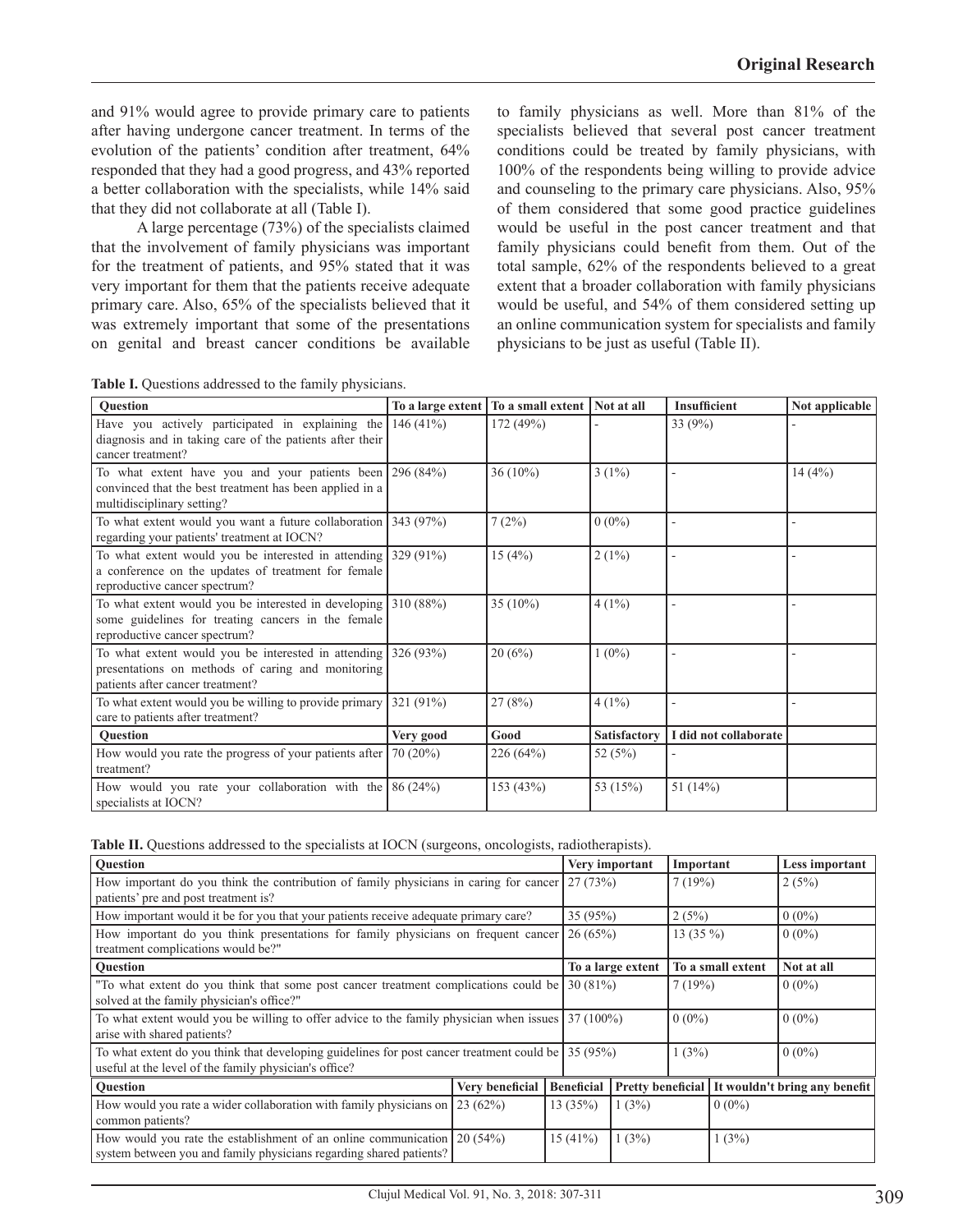### **Discussion and conclusions**

The results of this study show that most of family physicians who have come into contact with patients with neoplastic abnormalities being treated at the Oncology Institute "Prof. Dr. Ion Chiricuţă" Cluj-Napoca, believe that the best treatment with the highest level of patient satisfaction has been applied in a multidisciplinary setting. However, they did not actively take part in elaborating the diagnosis and post treatment care for patients.

Most of the specialists at The Oncology Institute "Prof. Dr. Ion Chiricuţă" Cluj Napoca, collaborated well with family physicians and believe that their involvement in the treatment and care of cancer patients, and adequate primary care is essential. Moreover, they believe that finding a communication tool and organizing some conferences and courses for family physicians would contribute to increasing the efficiency of future medical care. They are also willing to offer advice to primary care physicians whenever necessary.

These findings are in line with other findings from previous research studies, which show that a multidisciplinary team which collaborates effectively is needed for a comprehensive and optimal treatment for the patient [3,10,11,13].

### **Limitations and recommendations**

The limitations of this study consists of the fact that only the North West and Center Region was taken into account for this study, therefore our findings cannot be extrapolated to the entire country level. Future studies should focus on covering a larger area of the country in order to be able to compare the findings among counties. Another limitation would be the fact that the questionnaire was sent online and some of the possible participants might have been lost because they did not have valid e-mail addresses or because they don't use the internet for the purpose of online communication. However, for the purpose of this study it was important for our participants to use the internet for online communication, since it pilots the idea of multidisciplinary work teams, which most times require to work remotely and use the internet as means for online communication. A recommendation for future studies would be to have another component of paperbased questionnaire to be applied to doctors during their office hours, in order to back-up the data collected via the online questionnaire.

After conducting this study, we believe that finding simple, efficient and modern tools of communication between physicians is essential in order to increase the efficiency of medical care overall and to create multidisciplinary teams. This could include an online platform of communication through which physicians can exchange ideas and examples of good practices to be used by multidisciplinary teams.

the organization of symposiums and conferences on the treatment and care of patients diagnosed with reproductive cancers where family physicians and oncologists can interact, exchange information and create networking links.

### **Acknowledgments**

We kindly acknowledge Marisa Perry for proofreading and helping with the translation of this manuscript.

#### **References**

1. Fleisch MC, Pantke P, Beckmann MW, Schnuerch HG, Ackermann R, Grimm MO, et al. Predictors for long-term survival after interdisciplinary salvage surgery for advanced or recurrent gynecologic cancers. J Surg Oncol. 2007;95(6):476–484

2. Manton K, Akushevich I, Kravchenko J. Cancer mortality and morbidity patterns in the US population: an interdisciplinary approach. Springer; 2009. p. 280.

3. Granda-Cameron C, DeMille D, Lynch M, Huntzinger C, Alcorn T, Levicoff J, Mintzer D. An Interdisciplinary Approach to Manage Cancer Cachexia. Clin J Oncol Nurse. 2010; 14(1):72-80. 4. Berkowitz E. Essentials of Health Care Marketing. Burllington. Jones & Bartlett Publishers; 2016. p. 95.

5. Bertakis KD, Azari R. Patient-centered care is associated with decreased health care utilization. J Am Board Fam Med. 2011;24(3):229–239.

6. Pricopie R. Policy Dialog: the Missing Link in the 2008 Romanian Human Papillomavirus (Hpv) Vaccination Program. Transylv Rev Adm Sci. 2009;92–109.

7. Mocean F. Marketing si Management. Cluj-Napoca: Editura Medicala Universitara "Iuliu Hatieganu"; 2007. p. 31.

8. Ball C, Madden JE. Update on cervical cancer screening. Current diagnostic and evidence-based management protocols. Postgrad Med. 2003;113(2):59–64, 70.

9. Lash TL, Thwin SS, Yood MU, Geiger AM, Bosco J, Quinn VP, et al. Comprehensive evaluation of the incidence of late effects in 5-year survivors of breast cancer. Breast Cancer Res Treat. 2014;144(3):643–663.

10. Valdivieso M, Kujawa AM, Jones T, Baker LH. Cancer survivors in the United States: a review of the literature and a call to action. Int J Med Sci. 2012;9(2):163–173.

11. Miles A, Mezzich J. The care of the patient and the soul of the clinic: person-centered medicine as an emergent model of modern clinical practice. Int J Pers Cent Med. 2011;1(2): Available from: http://www.ijpcm.org/index.php/IJPCM/article/view/61.

12. Bitton A, Ratcliffe HL, Veillard JH, Kress DH, Barkley S, Kimball M, et al. Primary Health Care as a Foundation for Strengthening Health Systems in Low- and Middle-Income Countries. J Gen Intern Med. 2017;32(5):566–571.

13. Davidson GH, Austin E, Thornblade L, Simpson L, Ong TD, Pan H, et al. Improving transitions of care across the spectrum of healthcare delivery: A multidisciplinary approach to understanding variability in outcomes across hospitals and skilled nursing facilities. Am J Surg. 2017;213(5):910–914.

14. Kripalani S, LeFevre F, Phillips C, Williams MV, Basaviah P, Baker DW. Deficits in communication and information transfer between hospital-based and primary care physicians: implications for patient safety and continuity of care. JAMA. 2007;297(8):831- 841.

15. Hansen LO, Greenwald JL, Budnitz T, Howell E, Halasyamani L, Maynard G, et al. Project BOOST: effectiveness

Another important recommendation would be